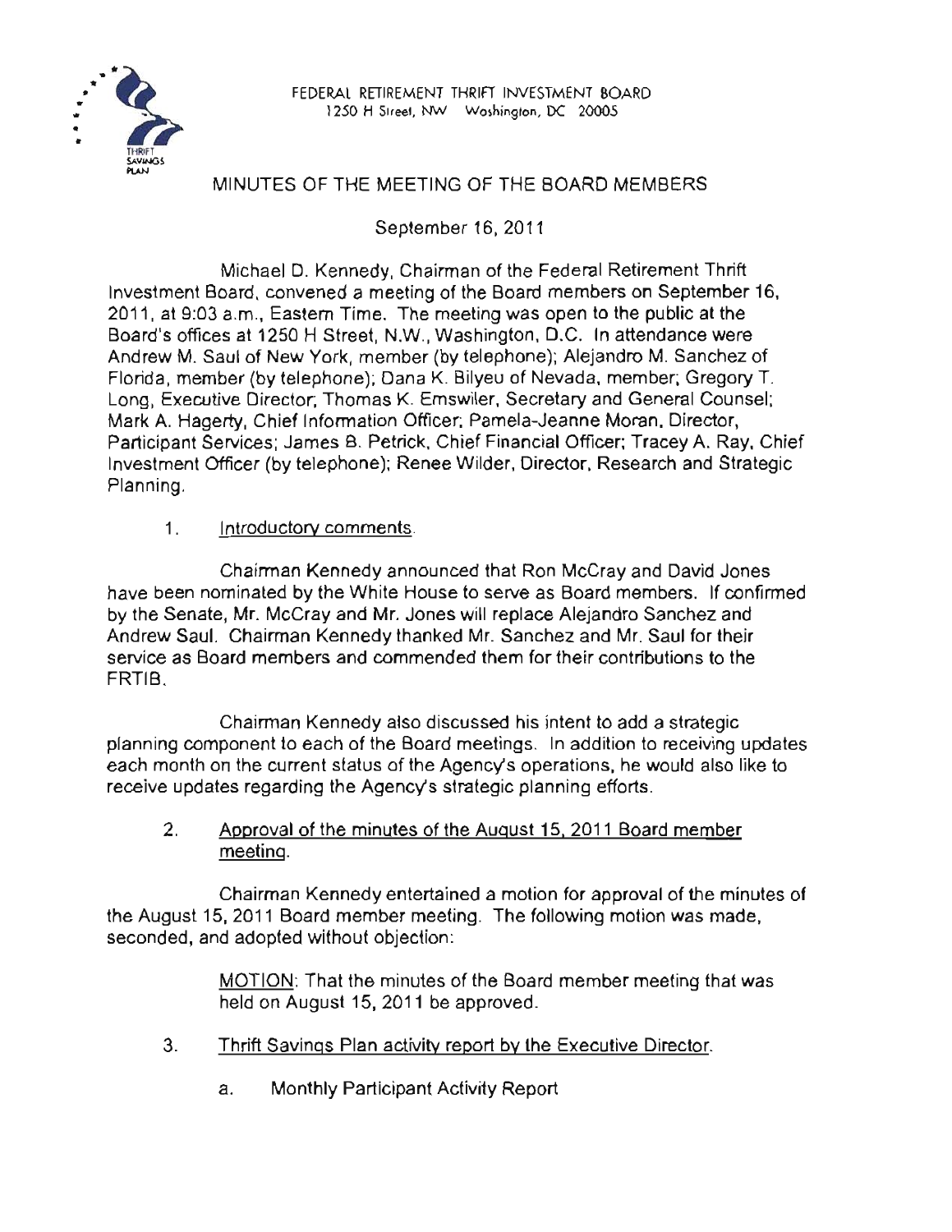Ms. Wilder reviewed the report on TSP statistics. [See "Thrift](www.frtib.gov/pdf/minutes/MM-2011Sep-Att1.pdf)  [Savings Fund Statistics" \(attached\).](www.frtib.gov/pdf/minutes/MM-2011Sep-Att1.pdf) She informed the Board that the TSP received \$2 billion in contributions during August. However, the total TSP fund balance dropped from \$287 billion in July to \$280 billion in August due to market performance. She also reported that 45% of the total TSP fund balance is now invested in the G Fund because participants tend to move their money to the safety of the G Fund when the market performs poorly.

Ms. Wilder also reported that the FERS participation rate is holding steady at 85.5%. However, the automatic enrollment opt-out rate increased to 2.7% in July and remains at 2.7% in August. Ms. Wilder informed the Board that the TSP's opt-out rate is well under the average opt-out rate of private sector plans.

Ms. Bilyeu expressed interest in tracking the number of participants who make active account management decisions after being automatically enrolled. Mr. Sanchez observed that the National Oceanic and Atmospheric Administration, a component of the uniformed services, has a 65% participation rate despite the fact that its members do not receive matching contributions.

b. Monthly Investment Performance Report

Ms. Ray reviewed the September 9, 2011 memorandum, entitled ["August 2011 Performance Review" \(attached\).](www.frtib.gov/pdf/minutes/MM-2011Sep-Att2.pdf) She reported that the S Fund had some tracking error in the month and year-to-date as a result of the optimization process. She also reported that the I Fund's trading costs were negative in the month of August.

Ms. Ray explained that participants benefit when trading costs are negative. She also explained how trading costs can be negative and why trading costs tend to be higher in the I Fund than in the other funds. It is because the foreign markets are closed when the TSP gives its trading orders to BlackRock. Thus, any difference between the price of securities when the foreign markets close and the price of securities when the foreign markets open results in trading costs for the I Fund.

The G Fund rate has decreased from 2.25% to 1.88%. Year-todate, the C Fund is down 2.5%, the S Fund is down 5.5%, the I Fund is down 10.8%, and the F Fund is up 6.31%. Ms. Ray also reported that, for the third month in a row, participants transferred over \$2 billion into the G and F Fund during the month of August. The TSP processed almost 240,000 interfund transfers in August.

c. Legislative Report

Mr. Trabucco explained that the Senate will consider the nomination of David Jones and the re-nomination of Dana Bilyeu under new rules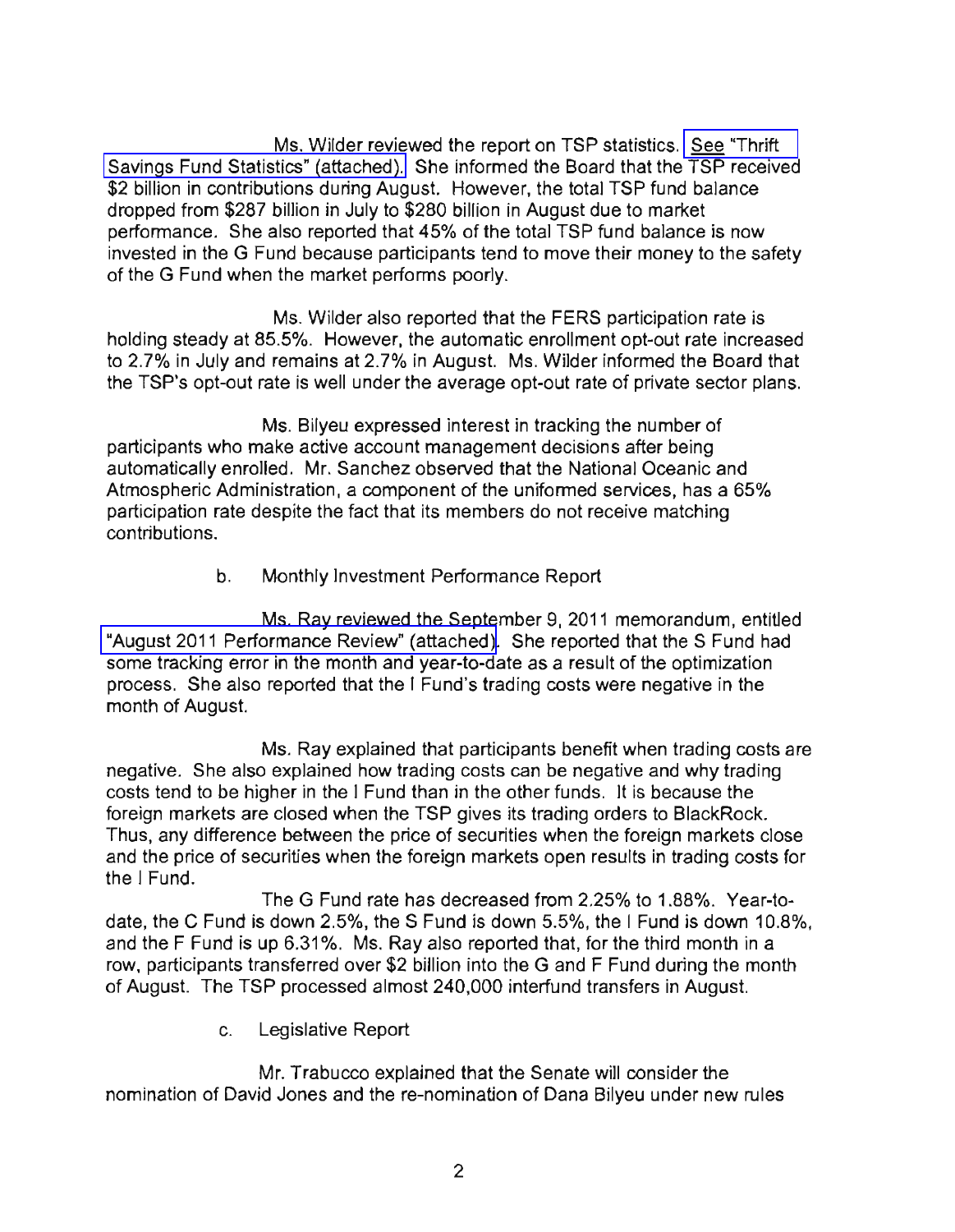intended to expedite the confirmation process. Mr. McCray, whose nomination was received before the August recess, will not be considered under the new rules for expediting senate confirmations. Mr. Trabucco expects the Senate to hold a hearing next Friday on Mr. McCray's nomination.

## 4. Annual Budget Report.

Mr. Long began [the annual budget report](www.frtib.gov/pdf/minutes/MM-2011Sep-Att3.pdf) by explaining that the budget proposal has been informed by strategic planning exercises that the Agency has undertaken in the last couple of years. He also stated that he looks forward to working with the Board to add more detail to the Agency's strategic plan.

Mr. Long briefly discussed the Agency's accomplishments during 2011. Specifically, the Agency (1) delivered on its primary and ongoing strategic goal of dial-tone consistency; (2) implemented the OmniPay payment and tax reconciliation system; (3) upgraded its document workflow management system; (4) implemented beneficiary participant accounts; (5) implemented automatic enrollment for civilian accounts; (6) introduced the L 2050 fund and retired the L 2010 Fund; (7) initiated a new process to accept and process child support court orders; and (8) successfully completed the virtualization of all data center servers.

Mr. Long explained that the Agency expects to have spent 98% of the budget allocated for FY 2011 before the end of the fiscal year. Mr. Long reminded the Board that the 2011 budget was frozen at the 2010 level, except for an adjustment of \$1.5 million for test tools.

Mr. Long informed the Board that his number one priority is always dial-tone consistency. He defined dial-tone consistency as excellence and reliability in daily operations and ensuring that the Agency is open for business every day. His number two priority is developing and maintaining a motivated and talented workforce and robust and secure infrastructure in order to ensure that his first priority is accomplished. His third and fourth priorities are launching innovating programs and building stronger partnerships with stakeholders.

Mr. Long proposed a budget of \$143.1 million for FY 2012. He explained that his proposal is an \$11.3 million, or a 9%, increase over the FY 2011 budget. He further explained that there several forces driving the Agency's increased costs.

First, the Agency is getting larger and more complex because it is offering more services to more participants. Second, the Agency will incur a onetime cost in FY 2012 to move to another location. This expenditure will ultimately save the Agency money because the long-term cost of staying in the existing location exceeds the short and long-term costs of moving to the new location. Third, the new Roth feature will drive significant record-keeping and process changes.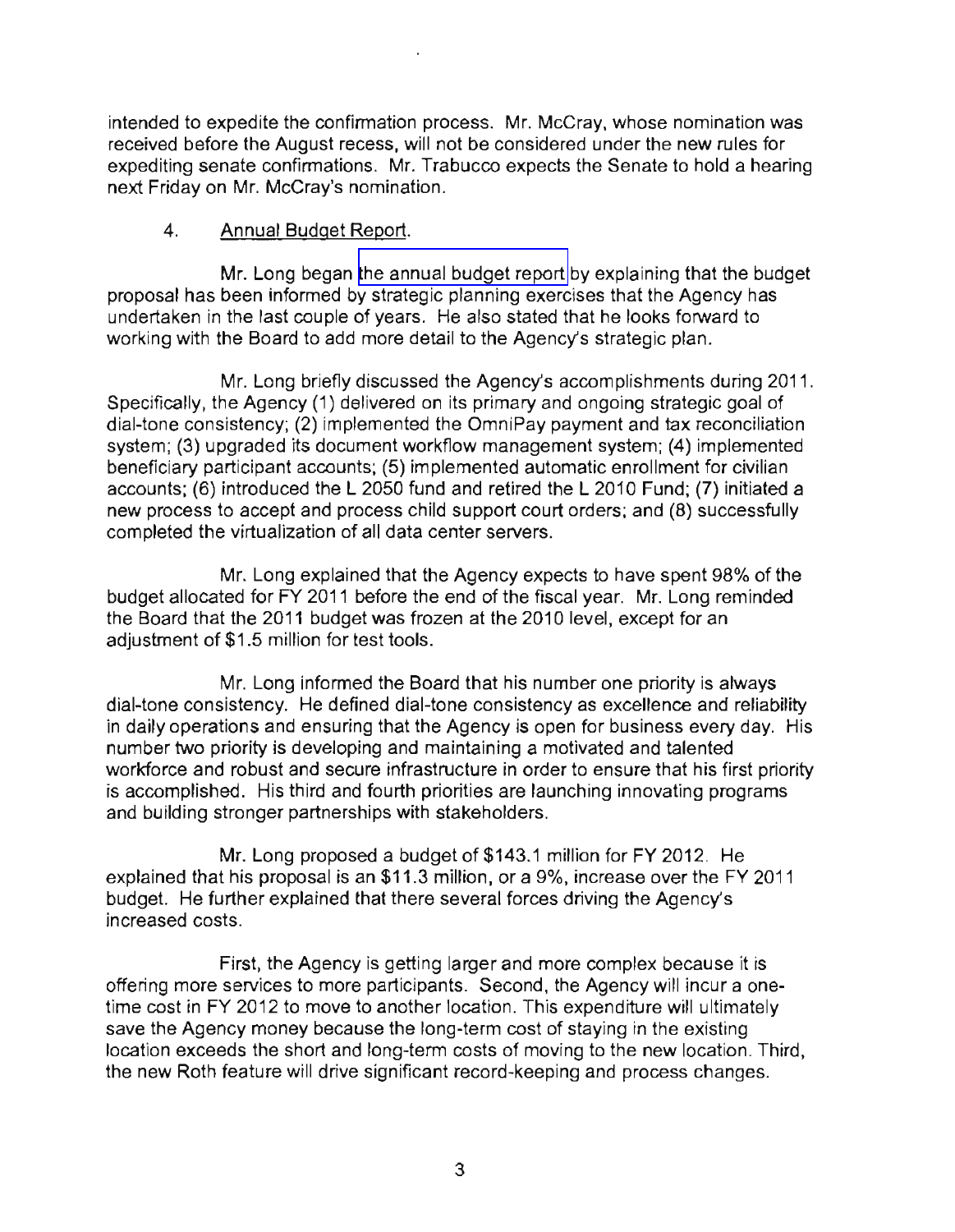Mr. Long then reviewed specific budget items that are driven by growth related increases in system utilization. Record-keeping costs for data centers and call centers are expected to increase by \$5 million due, in part, to increases in system utilization. Mail handling, data entry, benefits processing, and system accounting costs are expected to increase \$1.1 million. Mr. Long pointed out that these costs are correlated with an increase in transactions as Baby Boomers enter retirement. Participant communications costs are also expected to increase by \$1.6 million in FY 2012 due to new and revised forms and education materials necessary for the Roth feature.

Mr. Long estimates that personnel costs will increase by \$2.1 million in FY 2012. He explained that this increase is driven primarily by calculating the full year expenditures for staff hired in FY 2011. In addition, the Agency has added seven new positions.

Mr. Long informed the Board that his initial estimate for FY 2013 obligations is \$145.8 million, or \$2.7 million above the FY 2012 budget. He explained that record-keeping costs are projected to increase, partly due to the cost of maintaining off-warranty hardware. Personnel costs are projected to be higher in 2013 than in 2012 because the staff hired mid-year or end of year in 2012 will be on the payroll for the entire year in 2013. However, the Agency does not plan to hire new personnel in 2013. The projected increase in record-keeping and personnel costs is partially offset by a projected decrease in communications costs and the cost of other Agency operations.

Mr. Long explained that, although he is proposing a budget increase, fees charged to participants will remain unchanged. The bottom line, Mr. Long said, is that the TSP is offering more services to more participants for the same fees.

Chairman Kennedy asked if any of the Board members had questions or comments on the budget proposal. Ms. Bilyeu emphasized that, although the cost of the plan is growing in dollar amounts, the cost is not growing on a per person basis. She said the goal is to provide more services to more people without raising the cost on a per person basis. She commended Mr. Long for accomplishing this goal and expressed her willingness to support the proposed budget.

Mr. Saul expressed concern about the size of the budget increase. He advised Mr. Long that the Agency should not spend more simply because the plan is getting bigger and stated that the plan can never get too inexpensive to the participants. Mr. Saul then said he would like to abstain from voting on the budget.

Mr. Long thanked Mr. Saul for his comments. He explained that he takes Mr. Saul's comments very seriously and that is why today's budget proposal is \$5 million less than the budget he projected for 2012 a year ago.